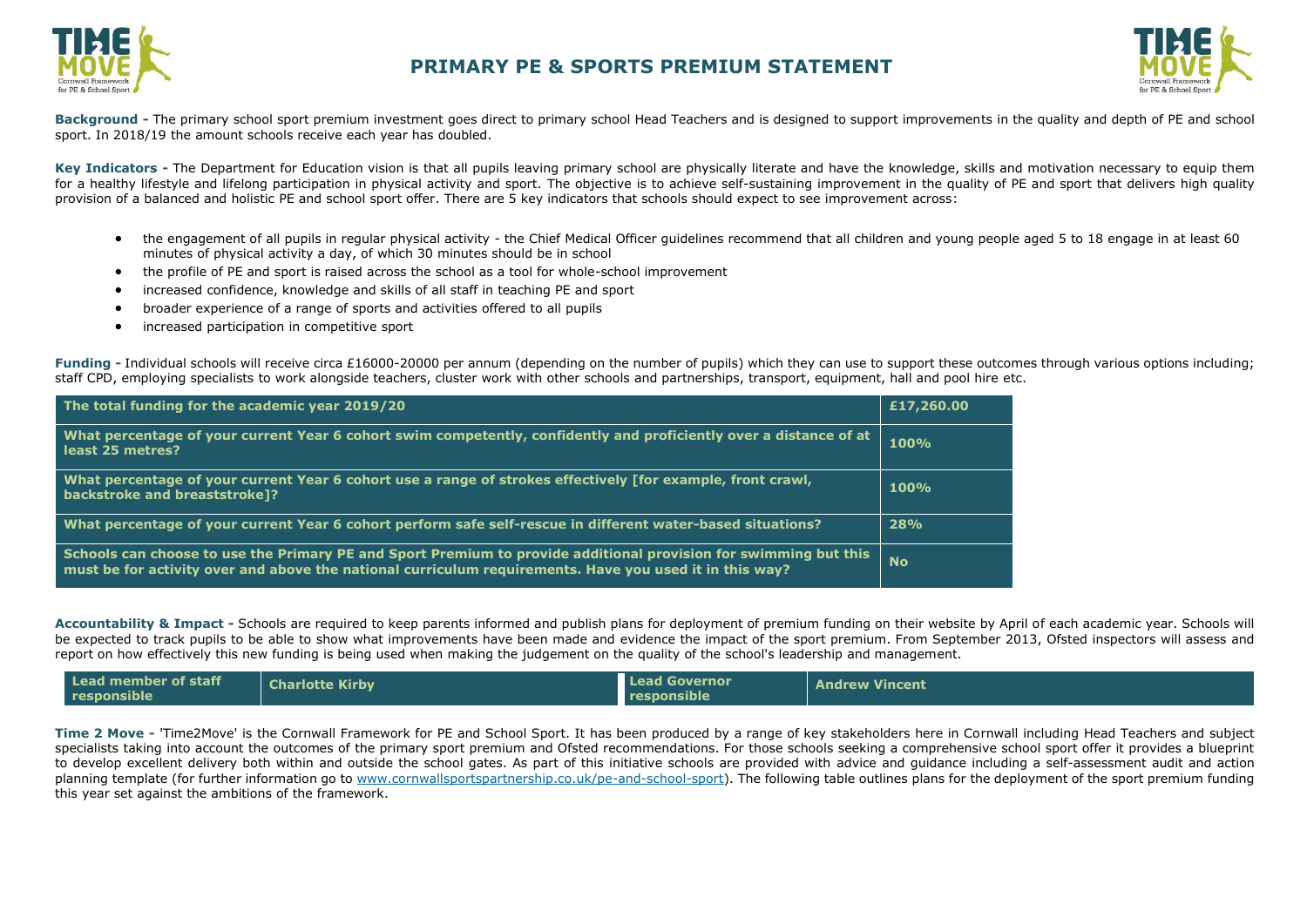



| <b>Area of Focus &amp;</b><br><b>Outcomes</b>                                                                                                                                                                                           | <b>Actions</b><br>(Actions identified through self-review to improve<br>the quality of provision)<br>Curriculum map developed and<br>equipment ordered to ensure<br>progressive lessons.<br>CPD for PE teacher to broaden                                                                                                                                                                                                                                                                                                                         | <b>Funding</b><br>-Planned spend<br>-Actual spend<br>CSIA meetings<br>covered by<br><b>CSIA</b><br>membership-                                                                                               | <b>Impact</b><br>-On pupils PE/SS/PA participation<br>-On pupils PE attainment<br>-On pupil/school whole school<br><b>improvement</b> (Key Indicator 2)<br>-Any additional impact<br>Progression in PE lessons<br>across the school from EYFS<br>to KS2. Most children reach<br>expected level in PE.                                                                                                                                                                                                                                                                                                                                   | <b>Future Actions &amp;</b><br><b>Sustainability</b><br>-How will the improvements be<br>sustained<br>-What will you do next<br>Continue to develop<br>new curriculum and<br>assessment.                                                                                                                                                                                                                |
|-----------------------------------------------------------------------------------------------------------------------------------------------------------------------------------------------------------------------------------------|---------------------------------------------------------------------------------------------------------------------------------------------------------------------------------------------------------------------------------------------------------------------------------------------------------------------------------------------------------------------------------------------------------------------------------------------------------------------------------------------------------------------------------------------------|--------------------------------------------------------------------------------------------------------------------------------------------------------------------------------------------------------------|-----------------------------------------------------------------------------------------------------------------------------------------------------------------------------------------------------------------------------------------------------------------------------------------------------------------------------------------------------------------------------------------------------------------------------------------------------------------------------------------------------------------------------------------------------------------------------------------------------------------------------------------|---------------------------------------------------------------------------------------------------------------------------------------------------------------------------------------------------------------------------------------------------------------------------------------------------------------------------------------------------------------------------------------------------------|
| <b>Curriculum</b><br><b>Delivery</b><br>engage young people in a high quality,<br>broad and balanced curriculum                                                                                                                         | knowledge.<br>Year 6 team teach with CSIA staff<br>member to broaden knowledge.<br>Qualified coaches employed to<br>teach year 4 and 5 PE lessons once<br>a week.                                                                                                                                                                                                                                                                                                                                                                                 | £3000.00<br>Sports Coaches<br>$-£3826.00$                                                                                                                                                                    | All children participate in 2<br>hour PE sessions a week.<br>PE teacher and Year 6<br>$\overline{\phantom{a}}$<br>teacher developed skills<br>through team teaching.                                                                                                                                                                                                                                                                                                                                                                                                                                                                    | Increase level of PA in<br>school.<br>PE lead to continue to<br>$\sim$<br>provide CPD for staff.                                                                                                                                                                                                                                                                                                        |
| <b>Physical Activity,</b><br><b>Health &amp; Wellbeing</b><br>all young people are aware of health<br>related issues and are supported to<br>make informed choices to engage in an<br>active and healthy lifestyle<br>(Key Indicator 1) | Two hours of PE provided a week<br>for all children, taken by external<br>coaches and employed PE teacher.<br>Daily run/mile (PA) completed by all<br>classes promoting healthy living.<br>Year 3/4 attend weekly swimming<br>lessons.<br>Extra curricular clubs provided by<br>both teachers and coaches, hula<br>hooping, netball, multi-skills, sports<br>for tots.<br>T.A's providing playground activities<br>during break time.<br>Increase in outdoor learning within<br>all subjects to educate children on<br>healthy outdoor lifestyle. | Sports coaches<br>(as above)<br>Swimming pool<br>hire - £2591<br>Swimming<br>transport -<br>£1980<br>Transport for<br>competitions<br>£150<br>Hula hooping -<br>£290<br>Sports for Tots<br>coach - $£935.00$ | Children fully engage in<br>lessons.<br>Children are aware of<br>healthy living and the<br>effects of exercise on their<br>body. They are able to link<br>this to Science lessons.<br>Extra-curricular clubs are<br>well attended. Autumn<br>clubs: Netball, hula hooping,<br>sports for tots, multi-skills.<br>Spring Term: Netball, hula<br>hooping, sports for tots,<br>multi-skills. Summer term:<br>rounders, hula hooping,<br>athletics, sports for tots<br>(due to Covid-19 summer<br>clubs did not go ahead).<br>Playground games have<br>encouraged children to take<br>part in more PA sessions<br>throughout the day and has | Continue good<br>practise.<br>T.A's continue to<br>provide playground<br>activities - maybe<br>develop playground<br>markings?<br>PE lead to broaden<br>variety of extra-<br>curricular clubs.<br>Introduce active<br>English and Maths<br>lesson to increase PA.<br>Develop a<br>gardening/cooking/fu<br>nfit club to increase<br>health and wellbeing<br>understanding.<br>Forest school<br>training? |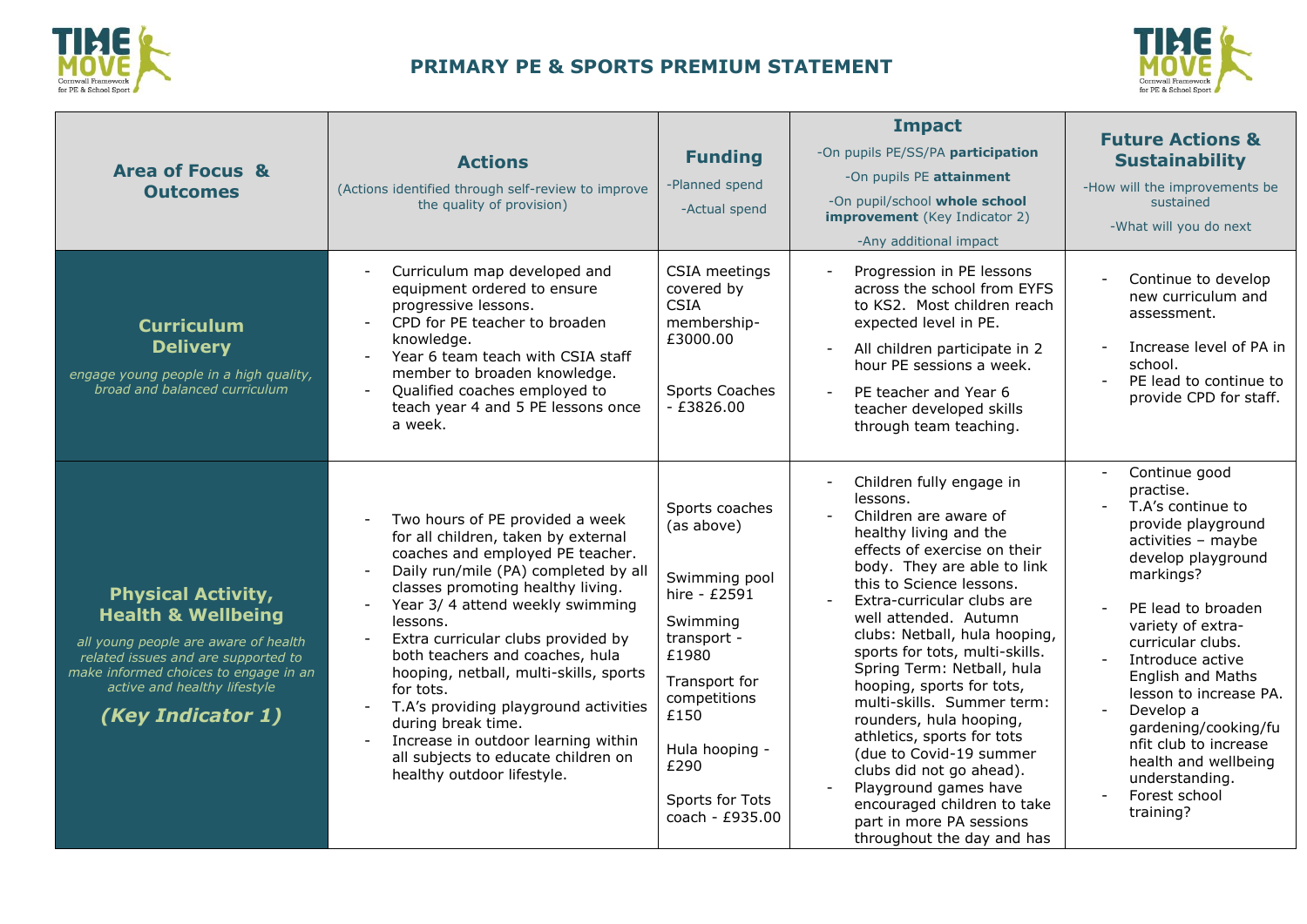



|                                                                                                                                                                                                                           |                                                                                                                                                                                                                                                                                                                                                          |                                                                                                                     | improved behaviour during<br>break times. It has<br>improved concentration<br>when children return to<br>class.<br>Children love outdoors,<br>being active and healthy<br>during learning.                                                                                                                                                                                                                                                                                                                     |                                                                                                                                                                                                                                            |
|---------------------------------------------------------------------------------------------------------------------------------------------------------------------------------------------------------------------------|----------------------------------------------------------------------------------------------------------------------------------------------------------------------------------------------------------------------------------------------------------------------------------------------------------------------------------------------------------|---------------------------------------------------------------------------------------------------------------------|----------------------------------------------------------------------------------------------------------------------------------------------------------------------------------------------------------------------------------------------------------------------------------------------------------------------------------------------------------------------------------------------------------------------------------------------------------------------------------------------------------------|--------------------------------------------------------------------------------------------------------------------------------------------------------------------------------------------------------------------------------------------|
| <b>Diverse &amp;</b><br><b>Inclusive</b><br>provide a fully inclusive offer that<br>recognises the diverse needs of specific<br>groups and identifies tailored<br>opportunities for all young people<br>(Key Indicator 4) | MAT competitions are inclusive and<br>have focused themes such as<br>Paralympic games.<br>KS1 multi-skills clubs are inclusive<br>to all needs within the<br>school.(sports for Tots)<br>Children participated in gifted and<br>talented workshops at CSIA.<br>Ensure through monitoring that<br>SEND children are accessing high<br>quality PE lessons. | Included in<br><b>CSIA</b><br>Sports for Tots<br>coach (as<br>above)                                                | Children can access<br>different sports and games<br>with the support of an adult.<br>All pupils gained knowledge<br>and understanding of a<br>variety of skills at their own<br>pace.<br>Children given opportunities<br>to experience a variety of<br>sports and games unable at<br>primary school setting.<br>SEND children access all PE<br>$\overline{\phantom{a}}$<br>lessons with their peers -<br>for some the lesson is<br>modified to ensure they<br>participate at a level<br>appropriate for them. | Continue to<br>participate in MAT<br>competitions.<br>Follow and develop<br>new curriculum using<br>multi-skills as a way<br>to develop skills.<br>Children can share<br>experiences.<br>Encourage them to<br>continue into adult<br>life. |
| <b>Competitions</b><br>Provide a well organised, appropriate<br>and enjoyable programme of<br>competitions and festivals for students<br>of all abilities<br>(Key Indicator 5)                                            | School teams entered into the<br>leagues organised by CSIA cluster.<br>Member of CSIA.<br>Enter into competitions across the<br>cluster and Rainbow MAT.<br>When competitions have been<br>entered, celebrated in assemblies to<br>promote importance of PE and Sport<br>in school.<br>Rainbow MAT dance show<br>Virtual sports day                      | <b>CSIA Sports</b><br>Alliance (as<br>above)<br>Transport<br>(included in<br>CSIA)<br>VOX dance<br>coaches - $£240$ | Reception class won the<br>Rainbow MAT sports<br>competition.<br>Children through to finals in<br>cross country and swimming<br>cluster competitions.<br>Increased participation in<br>$\overline{\phantom{a}}$<br>sport and PA.<br>Encouraged children to be<br>active at home and have fun                                                                                                                                                                                                                   | Continue to be a<br>member of CSIA.<br>Continue to attend<br>Rainbow MAT<br>competitions.                                                                                                                                                  |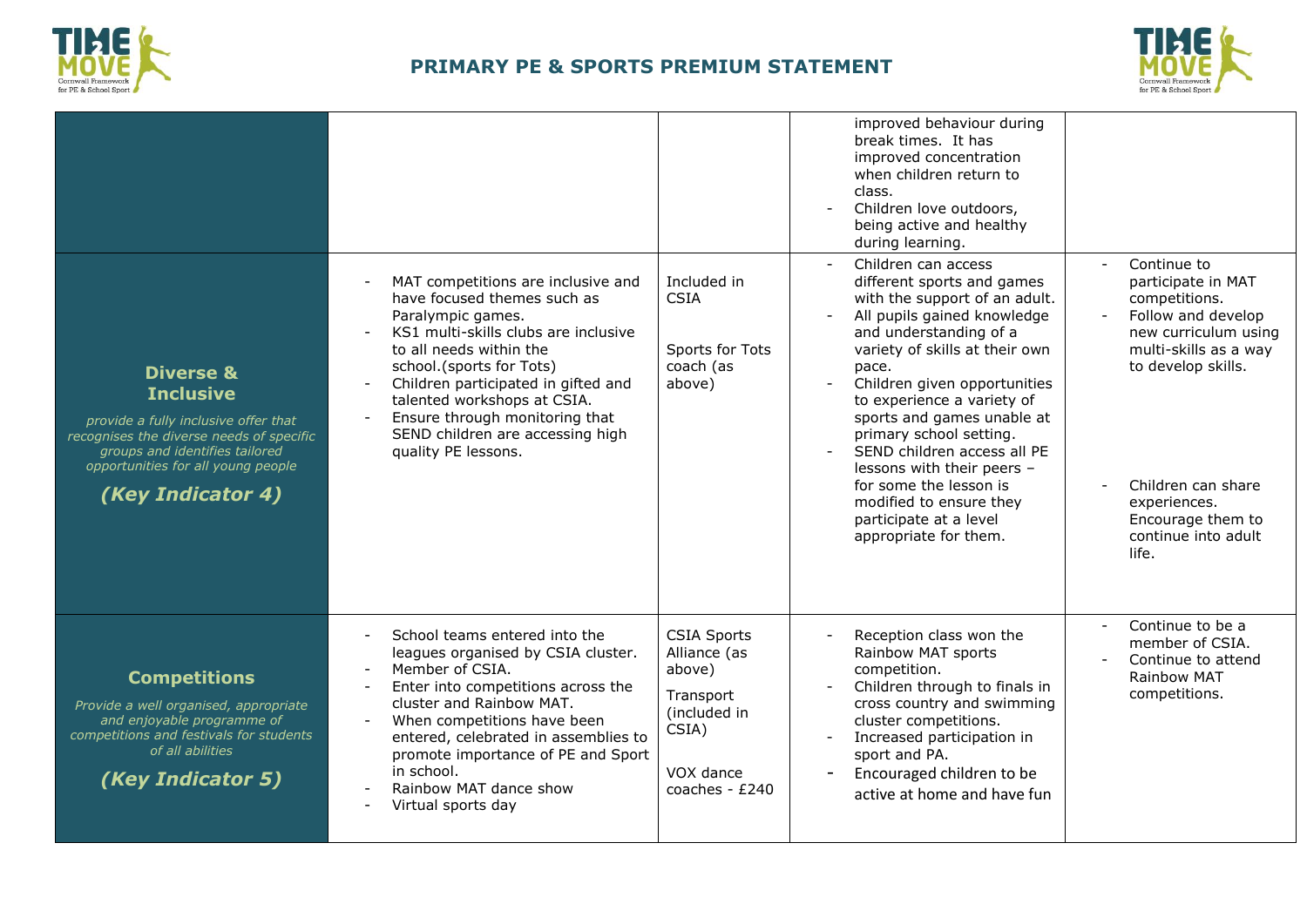



| <b>Leadership, Coaching</b><br>& Volunteering<br>provide pathways to introduce and<br>develop leadership skills                                                                                | Sports leaders selected in year 6.<br>TA's provide break and lunch time<br>playground games to increase PA.                                                                                                                                                                                                | No cost                                                         | Developed confidence and<br>$\mathbf{r}$<br>leadership.<br>Children helped lead TA<br>activities and organise<br>games. Mainly Year 5 and 6<br>children guiding the younger<br>children.                                         | Develop leaders to<br>become Sports crew<br>on school council.                                                                                                          |
|------------------------------------------------------------------------------------------------------------------------------------------------------------------------------------------------|------------------------------------------------------------------------------------------------------------------------------------------------------------------------------------------------------------------------------------------------------------------------------------------------------------|-----------------------------------------------------------------|----------------------------------------------------------------------------------------------------------------------------------------------------------------------------------------------------------------------------------|-------------------------------------------------------------------------------------------------------------------------------------------------------------------------|
| <b>Community</b><br><b>Collaboration</b><br>ensure opportunities for young people of<br>all abilities to extend their school<br>activity transitioning into sustained<br>community based sport | PE notice board to raise profile of PE<br>$\sim$<br>and sport in school.<br>Sponsored Athlete visit raised the<br>profile of gymnastics in school.<br>Outside coaches teach year3/4/5<br>$\blacksquare$<br>promoting excellence in their sport.<br>Support given to pupils to join clubs<br>out of school. | Money raised<br>through<br>sponsorship<br>Coaches (as<br>above) | Sporting events/results put<br>into school newsletters.<br>Children keen to see<br>themselves and friends on<br>the notice board.<br>Resources and equipment<br>ordered using the<br>sponsorship money to<br>enhance PE lessons. | Local clubs invited<br>into school for taster<br>days.<br>Wider variety of<br>extra-curricular clubs<br>provided, opening up<br>more opportunities for<br>all children. |
| <b>Workforce</b><br>increased confidence, knowledge and<br>skills of all staff in teaching PE & sport<br>(Key Indicator 3)                                                                     | Year 6 teacher had rugby CPD<br>through team teaching with CSIA<br>staff member.<br>Two members of staff are qualified<br>swimming teachers. Helped to<br>teach swimming in year 3 and 4,                                                                                                                  | <b>CSIA</b><br>membership (as<br>above)                         | Knowledge and confidence<br>$\overline{\phantom{a}}$<br>gained to teach lessons.<br>Smaller swimming groups<br>allowing focus and time for<br>children to gain confidence<br>with swimming and safety.                           | Continue to use<br>members of staff<br>qualified to teach<br>swimming to reduce<br>costs.<br>CSIA membership                                                            |